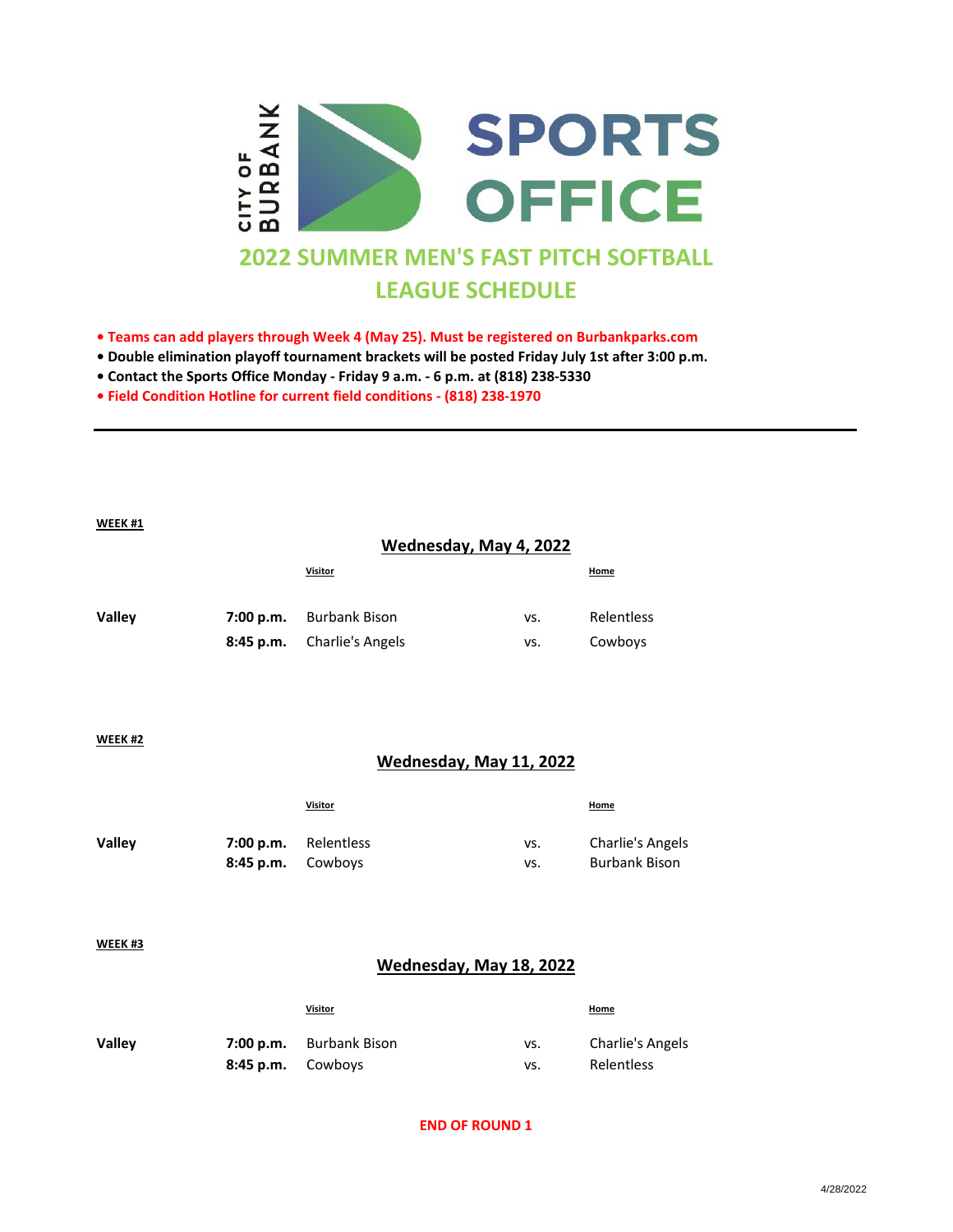#### **WEEK #4**

## **Wednesday, May 25, 2022**

### **LAST WEEK TO ADD PLAYERS TO ROSTER ON www.burbankparks.com**

|               |                      | <b>Visitor</b> |     | <b>Home</b>             |
|---------------|----------------------|----------------|-----|-------------------------|
| <b>Valley</b> | $7:00 p.m.$ Cowboys  |                | vs. | <b>Charlie's Angels</b> |
|               | 8:45 p.m. Relentless |                | vs. | <b>Burbank Bison</b>    |

**WEEK #5**

## **Wednesday, June 1, 2022**

|               | <b>Visitor</b>                    |     | <b>Home</b> |
|---------------|-----------------------------------|-----|-------------|
| <b>Valley</b> | <b>7:00 p.m.</b> Charlie's Angels | vs. | Relentless  |
|               | 8:45 p.m. Burbank Bison           | vs. | Cowboys     |

**WEEK #6**

# **Wednesday, June 8, 2022**

|               | <b>Visitor</b>                    |     | <b>Home</b>          |
|---------------|-----------------------------------|-----|----------------------|
| <b>Valley</b> | 7:00 p.m. Relentless              | vs. | Cowboys              |
|               | <b>8:45 p.m.</b> Charlie's Angels | VS. | <b>Burbank Bison</b> |

**END OF ROUND 2**